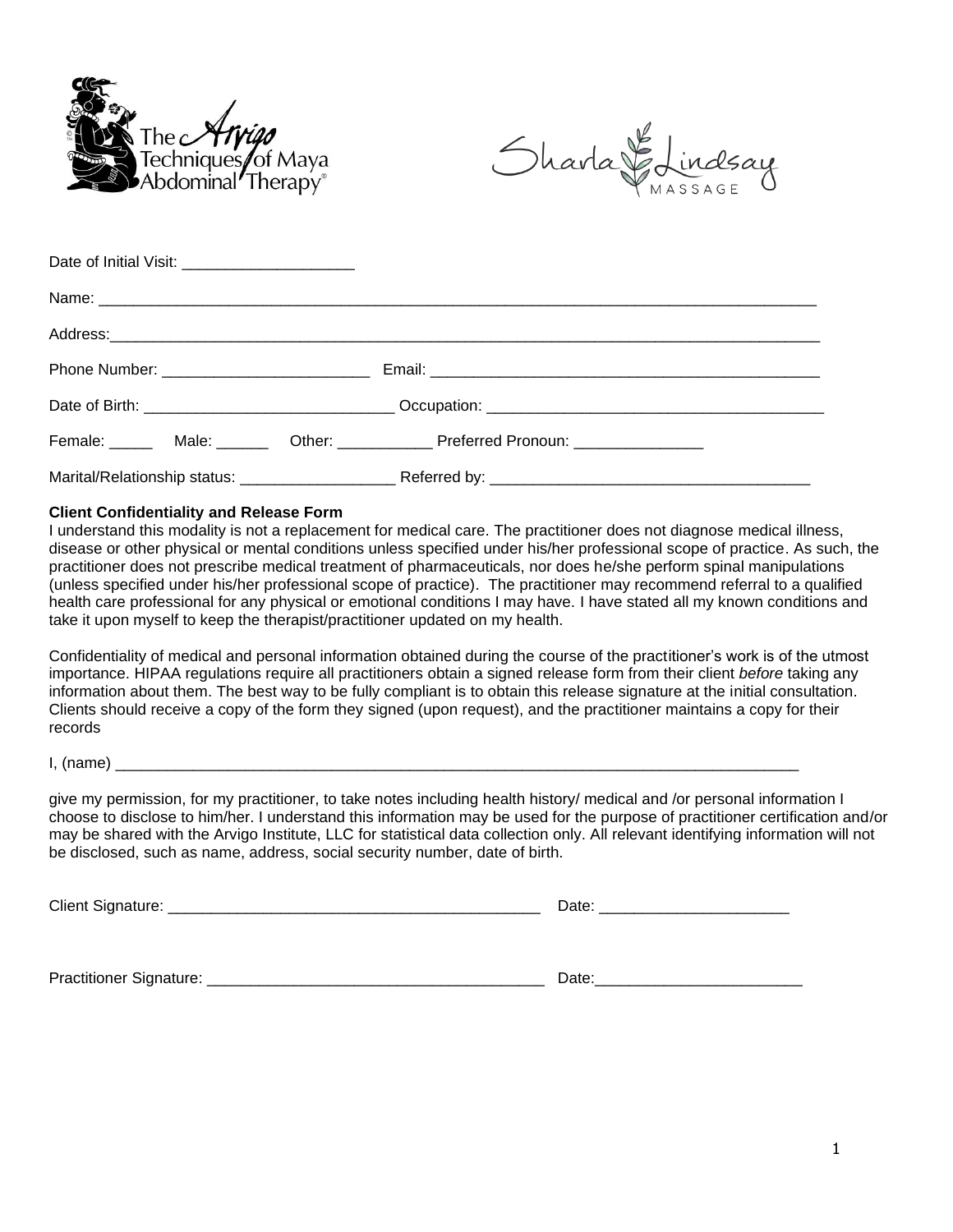| Client Initials: _________Case Study #_________Age_________ Anatomy: Male ________ Female_________<br><b>Reason For Visit</b><br><b>Medical History</b> |  |  |  |
|---------------------------------------------------------------------------------------------------------------------------------------------------------|--|--|--|
|                                                                                                                                                         |  |  |  |
|                                                                                                                                                         |  |  |  |
|                                                                                                                                                         |  |  |  |
|                                                                                                                                                         |  |  |  |
|                                                                                                                                                         |  |  |  |
|                                                                                                                                                         |  |  |  |
|                                                                                                                                                         |  |  |  |
|                                                                                                                                                         |  |  |  |
|                                                                                                                                                         |  |  |  |
|                                                                                                                                                         |  |  |  |
|                                                                                                                                                         |  |  |  |
|                                                                                                                                                         |  |  |  |
|                                                                                                                                                         |  |  |  |
|                                                                                                                                                         |  |  |  |
|                                                                                                                                                         |  |  |  |
|                                                                                                                                                         |  |  |  |
|                                                                                                                                                         |  |  |  |
|                                                                                                                                                         |  |  |  |
|                                                                                                                                                         |  |  |  |
|                                                                                                                                                         |  |  |  |
|                                                                                                                                                         |  |  |  |
|                                                                                                                                                         |  |  |  |
|                                                                                                                                                         |  |  |  |
|                                                                                                                                                         |  |  |  |
|                                                                                                                                                         |  |  |  |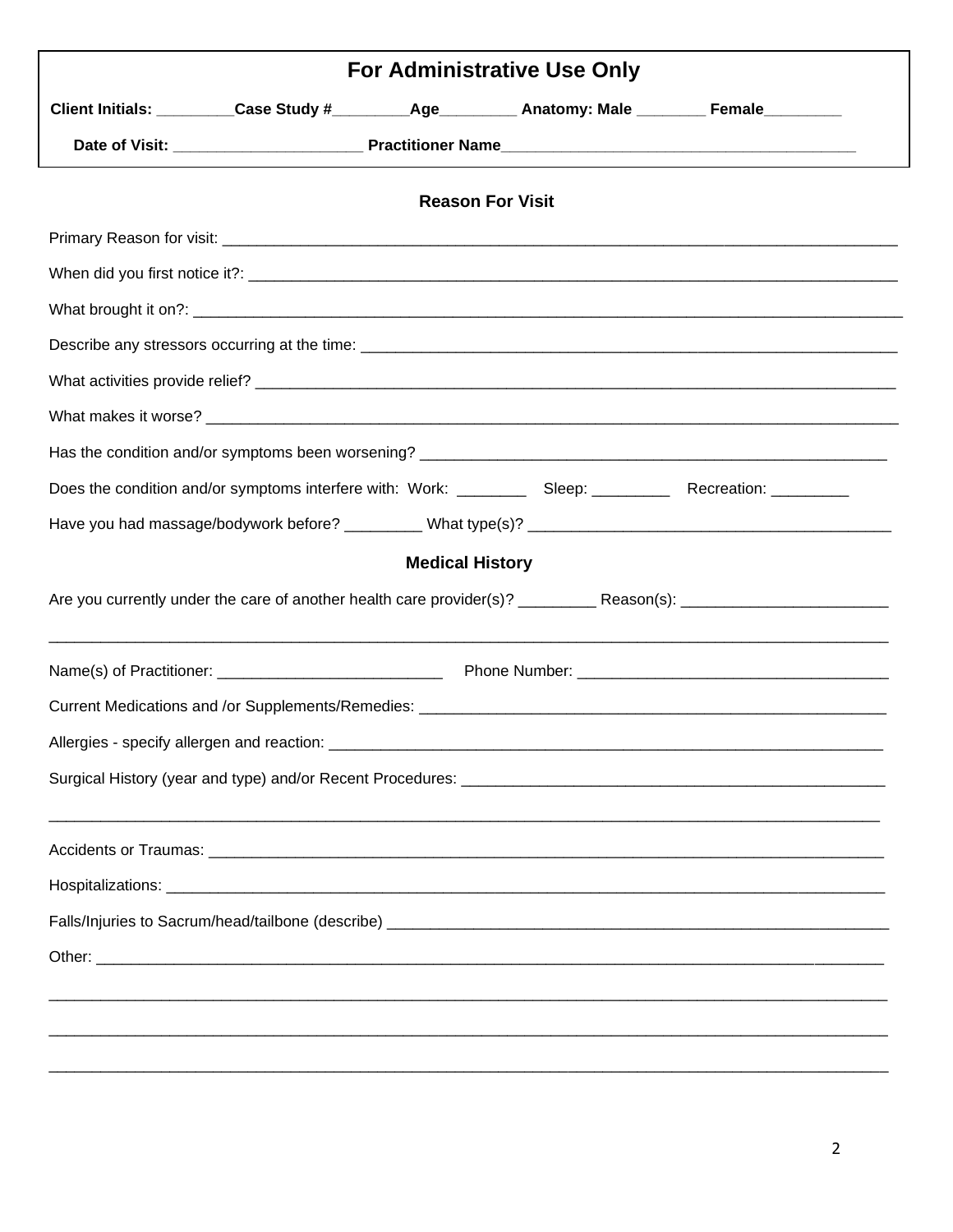### **Please review and check or circle the following:**

| <b>Headaches</b>                                 | Past | ∙ ⊃<br>Present | Numbness in feet or legs                  | Past | Present |
|--------------------------------------------------|------|----------------|-------------------------------------------|------|---------|
| Type:<br>Asthma                                  |      |                | when standing<br>Sore heels when walking  |      |         |
| Cold Hands or feet                               |      |                | Anxiety                                   |      |         |
| Swollen ankles                                   |      |                | Depression                                |      |         |
| <b>Sinus Conditions</b><br><b>Frequent Colds</b> |      |                | Sleep Disturbance                         |      |         |
| <b>Seizures</b>                                  |      |                | <b>Fainting Spells</b>                    |      |         |
| Low Back Pain                                    |      |                | <b>Muscular Tension:</b><br>Location:     |      |         |
| Skin Disorders:<br><b>Type</b>                   |      |                | Varicose Veins<br>Hemorrhoids<br>Location |      |         |
| <b>Sciatica</b>                                  |      |                | Herniated/Bulging Discs                   |      |         |
| Painful/Swollen<br>Joints                        |      |                | Artificial/Missing limbs                  |      |         |
| High or Low Blood<br>Pressure                    |      |                | <b>Contact Lenses</b>                     |      |         |
| Dentures/Partials                                |      |                | Cancer (past or current)<br>Type          |      |         |

### **Other:**

# **Family History**

|                         | <b>Still Living?</b> | Cause and age of death | <b>Major Health Issues</b> |
|-------------------------|----------------------|------------------------|----------------------------|
| Mother                  |                      |                        |                            |
| Father                  |                      |                        |                            |
| Siblings                |                      |                        |                            |
| Maternal<br>Grandmother |                      |                        |                            |
| Maternal<br>Grandfather |                      |                        |                            |
| Paternal<br>Grandfather |                      |                        |                            |
| Paternal<br>Grandmother |                      |                        |                            |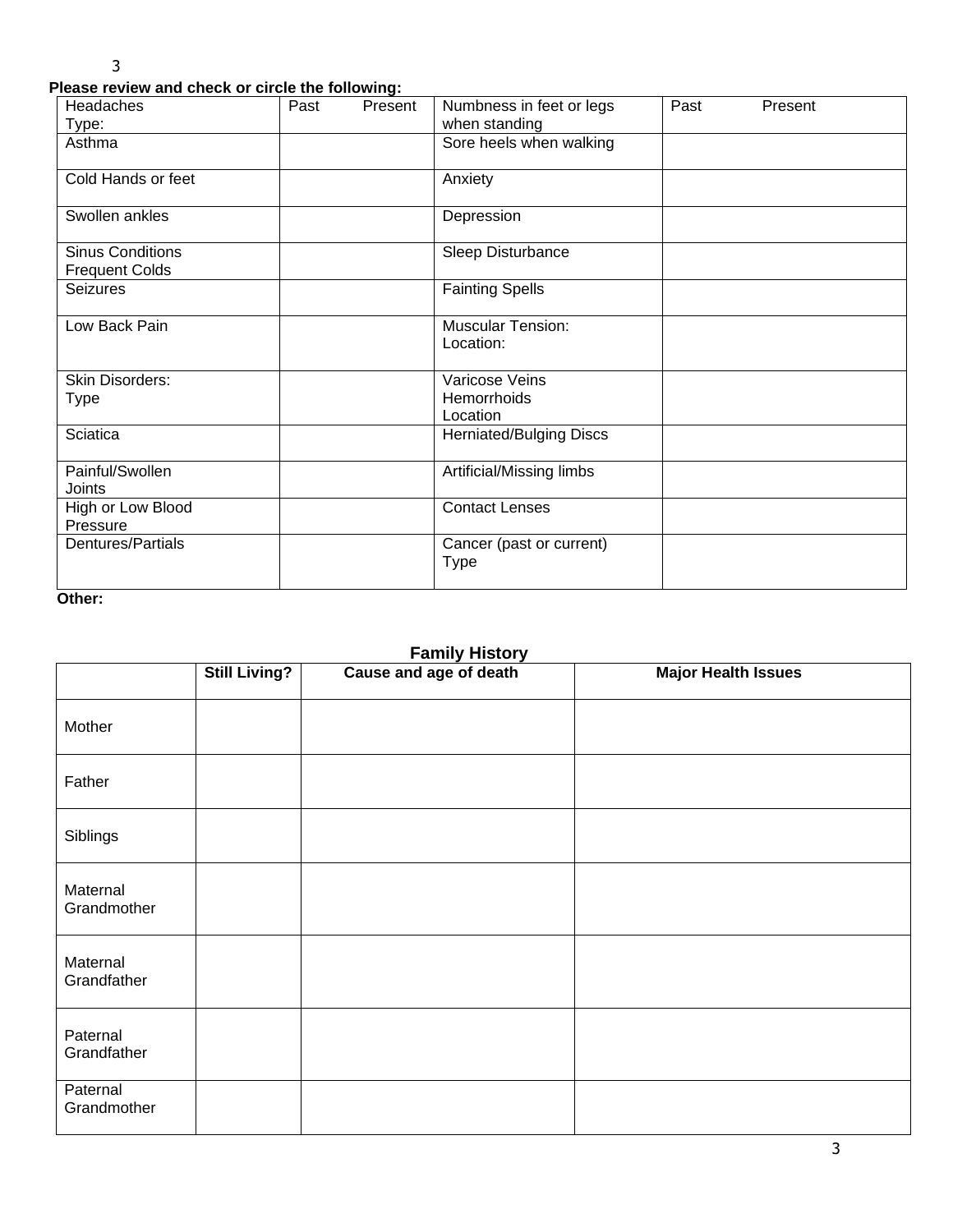4

**Digestion and Elimination Health History**

| Describe your typical:                                                                                            |
|-------------------------------------------------------------------------------------------------------------------|
|                                                                                                                   |
|                                                                                                                   |
|                                                                                                                   |
|                                                                                                                   |
| Glasses Per Day of: Water _______ Caffeine: _______ Juice: _______ Carbonated Beverages: _________                |
| Tobacco Use: ________ Quantity: _________ Alcohol Consumption: _________ounces per week                           |
| Marijuana Use: __________ Quantity: ________                                                                      |
|                                                                                                                   |
| What is the worst item in your diet? ___________________What foods are your weakness? ________________________    |
|                                                                                                                   |
| Do you experience bloating/gas/burps after eating? _________ What foods trigger this? ________________________    |
|                                                                                                                   |
|                                                                                                                   |
| Constipation? ____________ Diarrhea? ____________ Blood in stool? _________Mucus in stool? ______________         |
|                                                                                                                   |
|                                                                                                                   |
| <b>Emotional and Spiritual Health</b>                                                                             |
|                                                                                                                   |
| When and where do you most often feel this emotion:                                                               |
|                                                                                                                   |
|                                                                                                                   |
|                                                                                                                   |
| On a scale of $1 - 10$ (1 being the lesser, 10 the greater) Please rate yourself in the following qualities       |
| Faith ______ Hope ______ Charity _______ Generosity _______ Sense of Humor _______ Sense of Fun _______           |
|                                                                                                                   |
| What are hobbies/ activities that provide you with a sense of pleasure and accomplishment? ______________________ |

\_\_\_\_\_\_\_\_\_\_\_\_\_\_\_\_\_\_\_\_\_\_\_\_\_\_\_\_\_\_\_\_\_\_\_\_\_\_\_\_\_\_\_\_\_\_\_\_\_\_\_\_\_\_\_\_\_\_\_\_\_\_\_\_\_\_\_\_\_\_\_\_\_\_\_\_\_\_\_\_\_\_\_\_\_\_\_\_\_\_\_\_\_\_\_\_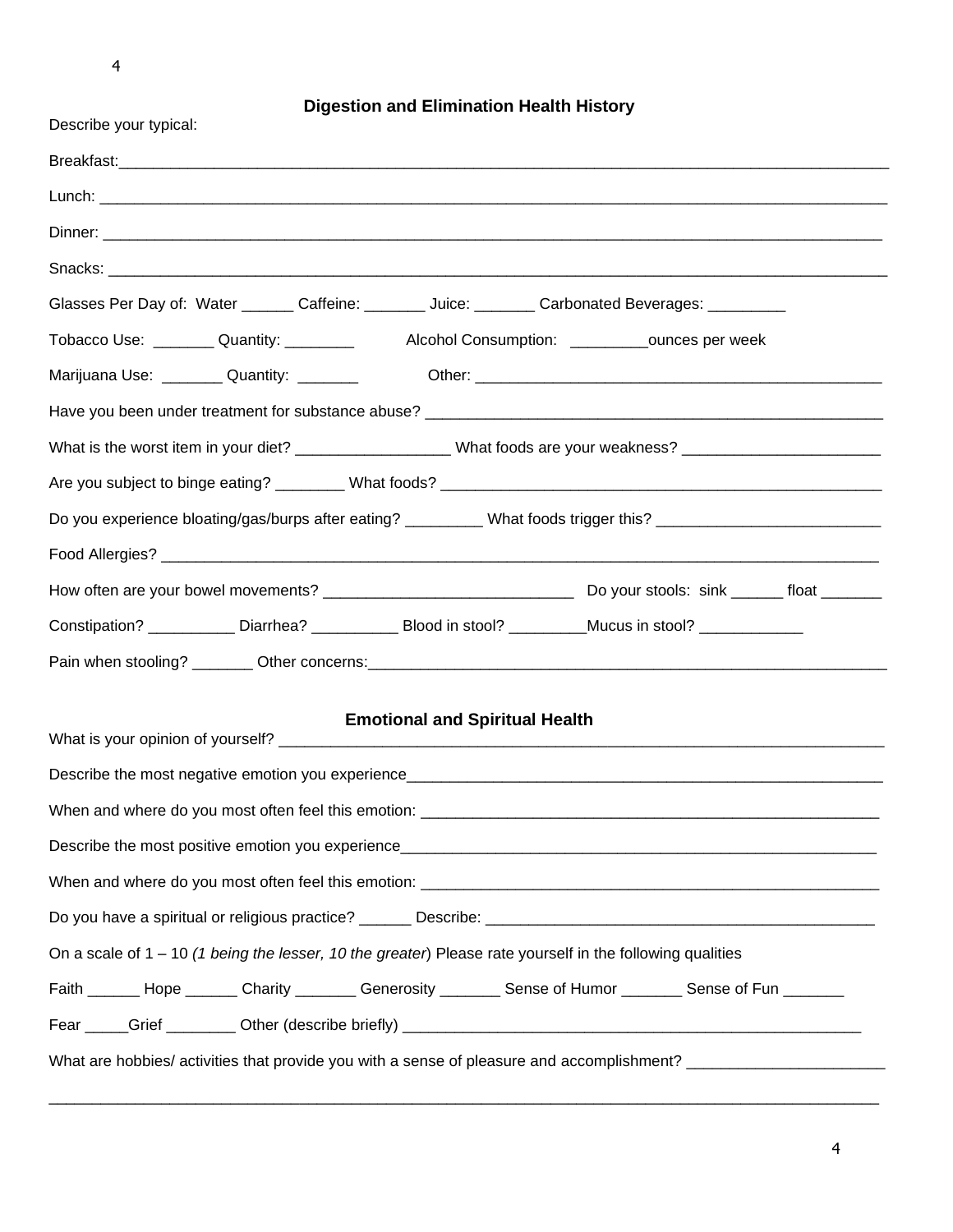| Describe your exercise routine (type, frequency) _______________________________ |  |
|----------------------------------------------------------------------------------|--|
| What changes would you like to achieve in 6 months?                              |  |
| One Year:                                                                        |  |

# **Reproductive Health History<br>Female Anatomy**

| Method of Contraception and length of use:                                                                                         |  |
|------------------------------------------------------------------------------------------------------------------------------------|--|
|                                                                                                                                    |  |
|                                                                                                                                    |  |
|                                                                                                                                    |  |
|                                                                                                                                    |  |
|                                                                                                                                    |  |
|                                                                                                                                    |  |
|                                                                                                                                    |  |
|                                                                                                                                    |  |
|                                                                                                                                    |  |
|                                                                                                                                    |  |
|                                                                                                                                    |  |
| Are you under treatment for fertility? ___________ Describe current treatment(s) to date (IUI, IVF, etc.): _______________________ |  |
|                                                                                                                                    |  |
| <b>Menstrual History</b>                                                                                                           |  |
|                                                                                                                                    |  |
|                                                                                                                                    |  |
|                                                                                                                                    |  |
| Rate your interest in Sex: High________Moderate___________Low_____________None_____________________                                |  |
|                                                                                                                                    |  |
|                                                                                                                                    |  |
|                                                                                                                                    |  |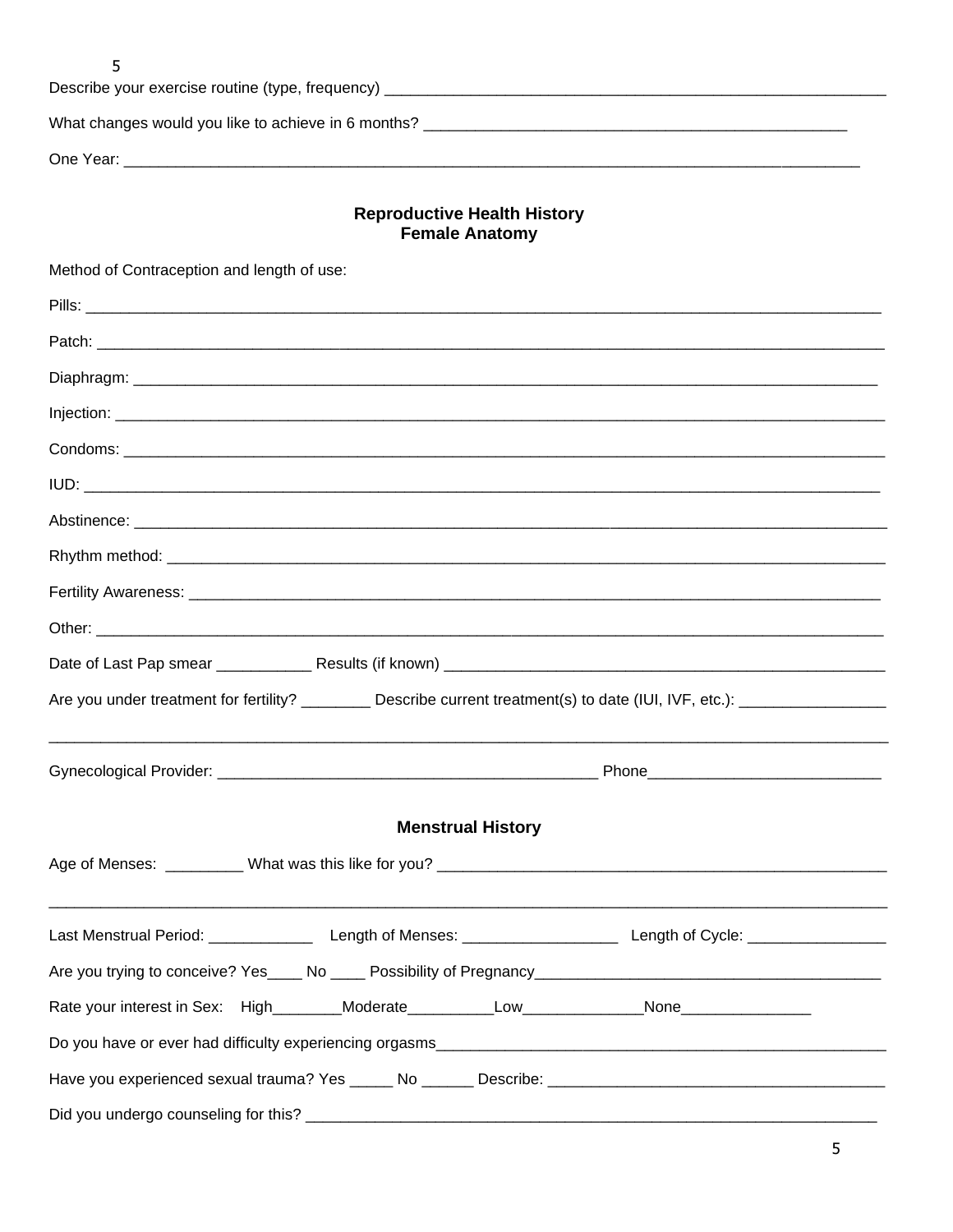**Please review and check or circle the following:**

| <b>Painful Periods</b>                        | Past | Present | Irregular cycles<br>Early<br>Late                       | Past | Present |
|-----------------------------------------------|------|---------|---------------------------------------------------------|------|---------|
| <b>Heaviness in Pelvis</b><br>prior to menses |      |         | Dark Thick Blood at:<br>Beginning<br>End<br><b>Both</b> |      |         |
| <b>Excessive Bleeding</b><br>Pads per Hour    |      |         | Headache or Migraine<br>with menses                     |      |         |
| <b>Dizziness</b>                              |      |         | <b>Bloating</b>                                         |      |         |
| <b>Water Retention</b>                        |      |         | Ovulation:<br>Painful<br>Failure to                     |      |         |
| Endometriosis<br>Location (if known)          |      |         | Fibroids<br>Location (if known)                         |      |         |
| <b>Uterine or Cervical</b><br>Polyps          |      |         | Uterine Infection(s)                                    |      |         |
| Vaginal Infection(s)                          |      |         | Cysts<br>Location:                                      |      |         |
| <b>Bladder Infection(s)</b>                   |      |         | Urinary Incontinence                                    |      |         |
| Painful Intercourse                           |      |         | Vaginal Dryness                                         |      |         |
| Episodes of Amenorrhea                        |      |         |                                                         |      |         |
| How long?                                     |      |         |                                                         |      |         |

# **Pregnancy History**

| Number of Pregnancies: __________ Number of Births: ____________ Premature Births: ___________ |                                                                                                                      |
|------------------------------------------------------------------------------------------------|----------------------------------------------------------------------------------------------------------------------|
|                                                                                                |                                                                                                                      |
|                                                                                                | Miscarriage(s): ________ Dates: _________________________Termination(s): __________Dates: ____________________       |
|                                                                                                | Spotting During Pregnancy: _________ Weak Newborns at Birth: _________ Incompetent Cervix: __________                |
|                                                                                                | Tearing: __________ Cesarean: ______________ Episiotomy: ______________ Vacuum or Forceps Assisted Birth: __________ |
| Briefly describe your experience with:                                                         |                                                                                                                      |
|                                                                                                |                                                                                                                      |
|                                                                                                |                                                                                                                      |
|                                                                                                |                                                                                                                      |
|                                                                                                |                                                                                                                      |